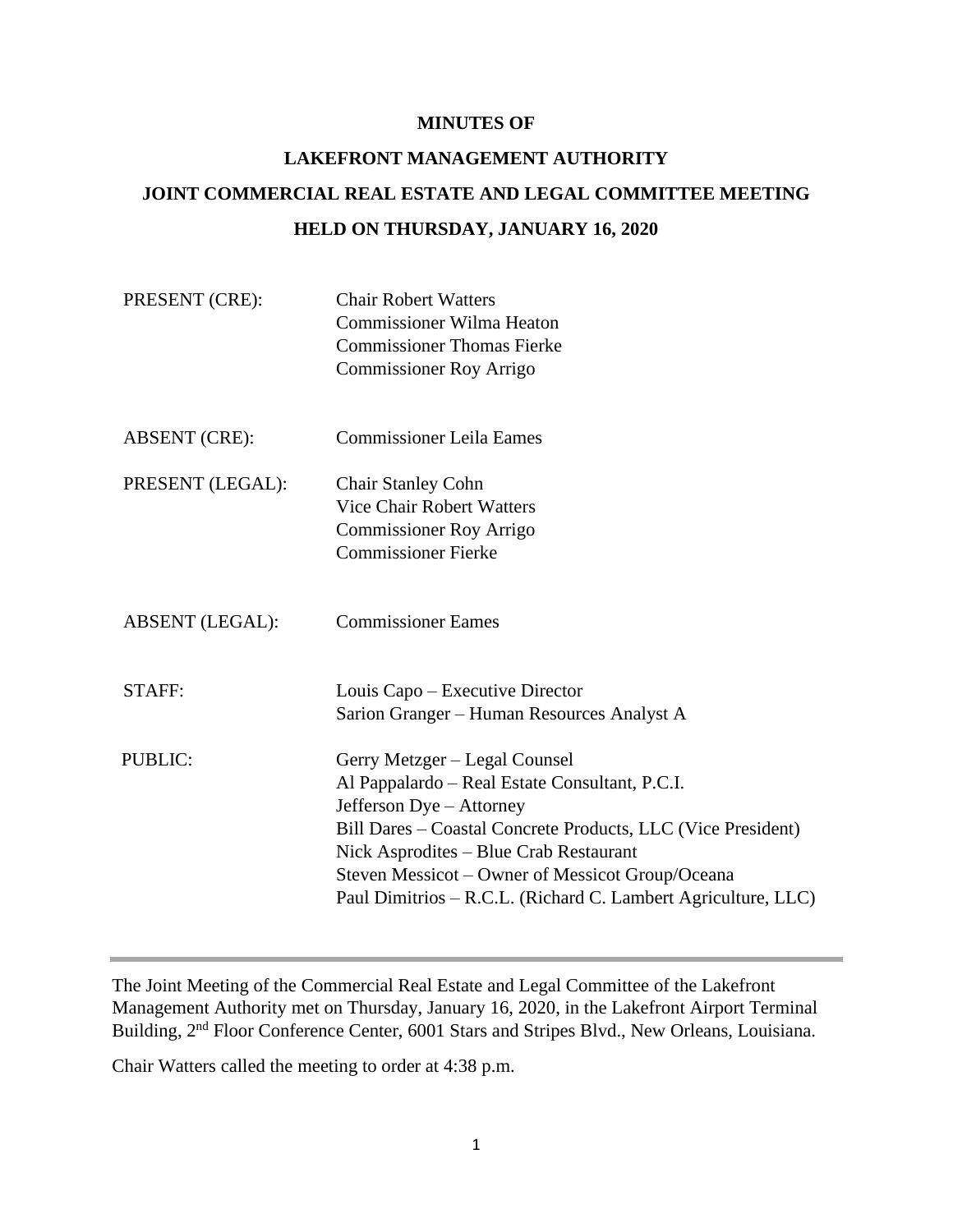## **Opening Comments:** None

# **Adoption of Agenda:**

A motion was offered by Commissioner Fierke, seconded by Commissioner Cohn, and unanimously adopted, to adopt the agenda.

# **Approval of Minutes:**

A motion was offered by Commissioner Eames, seconded by Commissioner Carr, and abstained by Commissioner Fierke. The minutes of December 12, 2019 were approved.

# **Director's Report:** None

# **Public Comments:** None

#### **Old Business:**

# 1) **Discussion regarding lease with J&J Partners, LLC for the property located at Municipal Address 7412 Lakeshore Drive:**

Gerry Metzger, Legal Counsel, stated that the lease with J&J Partners, LLC expired on June 30, 2019. He explained that staff submitted a term sheet and received a response from Mr. Burgoes on December 26, 2019. Mr. Metzger stated that staff reviewed the response and they concluded that additional negotiations were necessary. He explained that if the Board were to enter into a lease under the conditions that were submitted, then the Board would be subject to a challenge of violating the prohibition against the donation of public property. Commissioner Fierke asked if the lease has been extended. Mr. Metzger responded that the lease hasn't been extended. Commissioner Fierke suggested that the Authority verify the insurance on the property and inquire about insuring a property without a lease. Mr. Metzger stated that Louis Capo, Executive Director, will review the file and investigate the issue.

# 2) **Update on lease with Studio Network, LLC:**

Commissioner Watters reported that the rent is current. He stated that Phase 1 of the capital improvements is complete, and they are requesting to extend Phase 2 from February, 2021 to February, 2034. Jefferson Dye, Attorney, stated that during the meeting with Studio Network, LLC, staff discovered that the company had experienced some ownership changes. He explained that the Authority doesn't have any documentation of the ownership changes and the lease agreement specifically states that if there are any changes in control of the LLC, then the changes have to be approved by